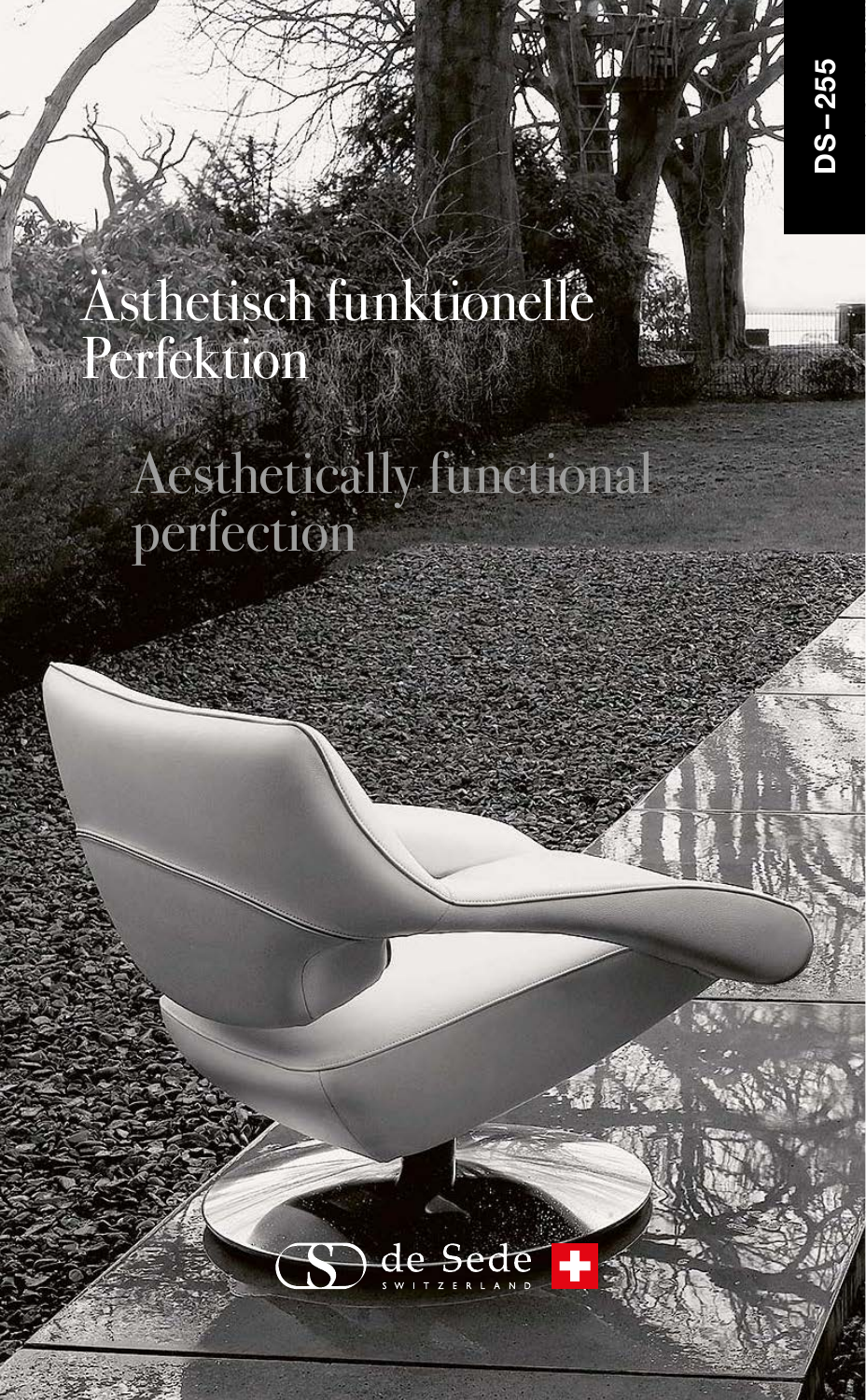## DS-255





Der Stuhl ist jenes Einrichtungsobjekt der Moderne, das Designer am meisten beschäftigt hat. Kein Möbel wurde so genau auf seine Beschaffenheit, Komfort und Funktion – Herz und Lunge – geprüft, studiert sowie streng beäugt wie der Stuhl. Der DS-255 scheint mit seiner abstrakten Form und expressionistischen Ausstrahlung eine formale Hommage an den russisch-französischen Maler und Begründer der absoluten Kunst, Wassily Kandinsky zu sein. Kein Mainstream, dafür selbstbewusst und direkt, damit tritt der Stuhl in Dialog, fesselt und setzt ein Zeichen der künstlerischen Gestaltungsfreiheit. Der DS-255 steht für funktionelle Perfektion, verbunden mit der Ästhetik, modernen Designs als Brücke zwischen Tradition und Zukunft. Darin besteht die Essenz des Sessels, darin liegt seine ganze Überzeugungskraft.

Der DS-255 vermittelt avantgardistische Einstellungen, Gedanken und Wertvorstellungen zum Design, Komfort und Funktion von zeitlosen Klassikern. Ob mit niedriger Rückenlehne oder als Hochlehner mit Kopfteil und ausklappbarem Fussteil: Im Sessel auf dem silbernen Fuss wird aus der eigenen Schwere ein Schweben.

The chair is the modern furnishing object that has occupied designers the most. No other piece of furniture has been so carefully tested, studied and closely examined for its composition, comfort and function – heart and lungs - as the chair. With its abstract form and expressionist appeal, the DS-255 seems to be a formal homage to the Russian-French painter and founder of absolute art, Wassily Kandinsky. Not mainstream, but self-confident and direct, the chair enters into dialogue with this, captivating and setting a sign of artistic freedom of design. The DS-255 stands for functional perfection, combined with the aesthetics of modern design as a bridge between tradition and future. This is the essence of the chair; this is where all its persuasiveness lies.

The DS-255 conveys avant-garde attitudes, thoughts and values on the design, comfort and function of timeless classics. Whether with a low backrest or as a high-backed chair with headrest and fold-out foot section: in the armchair on the silver base, its own weight is transformed into a floating experience.









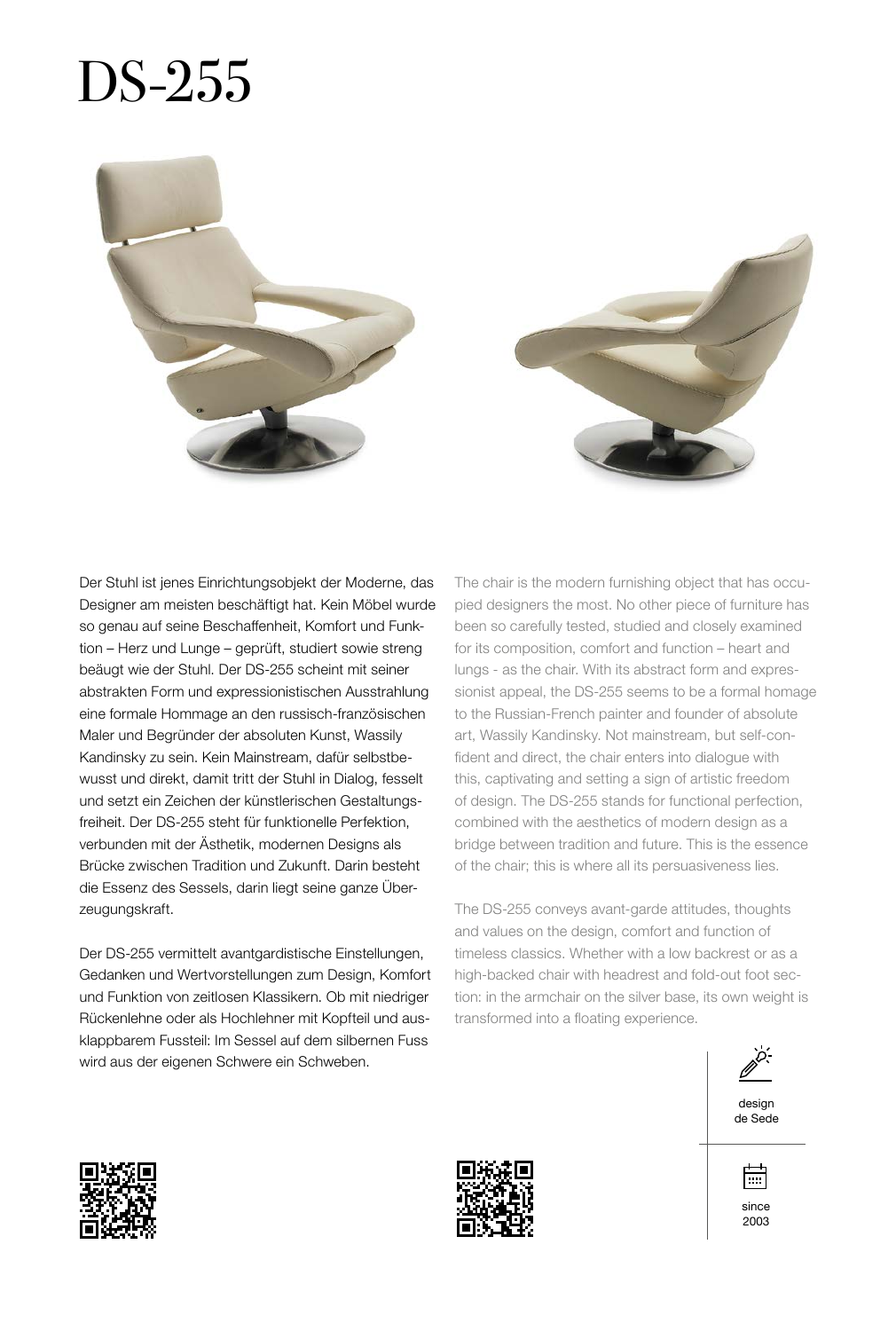